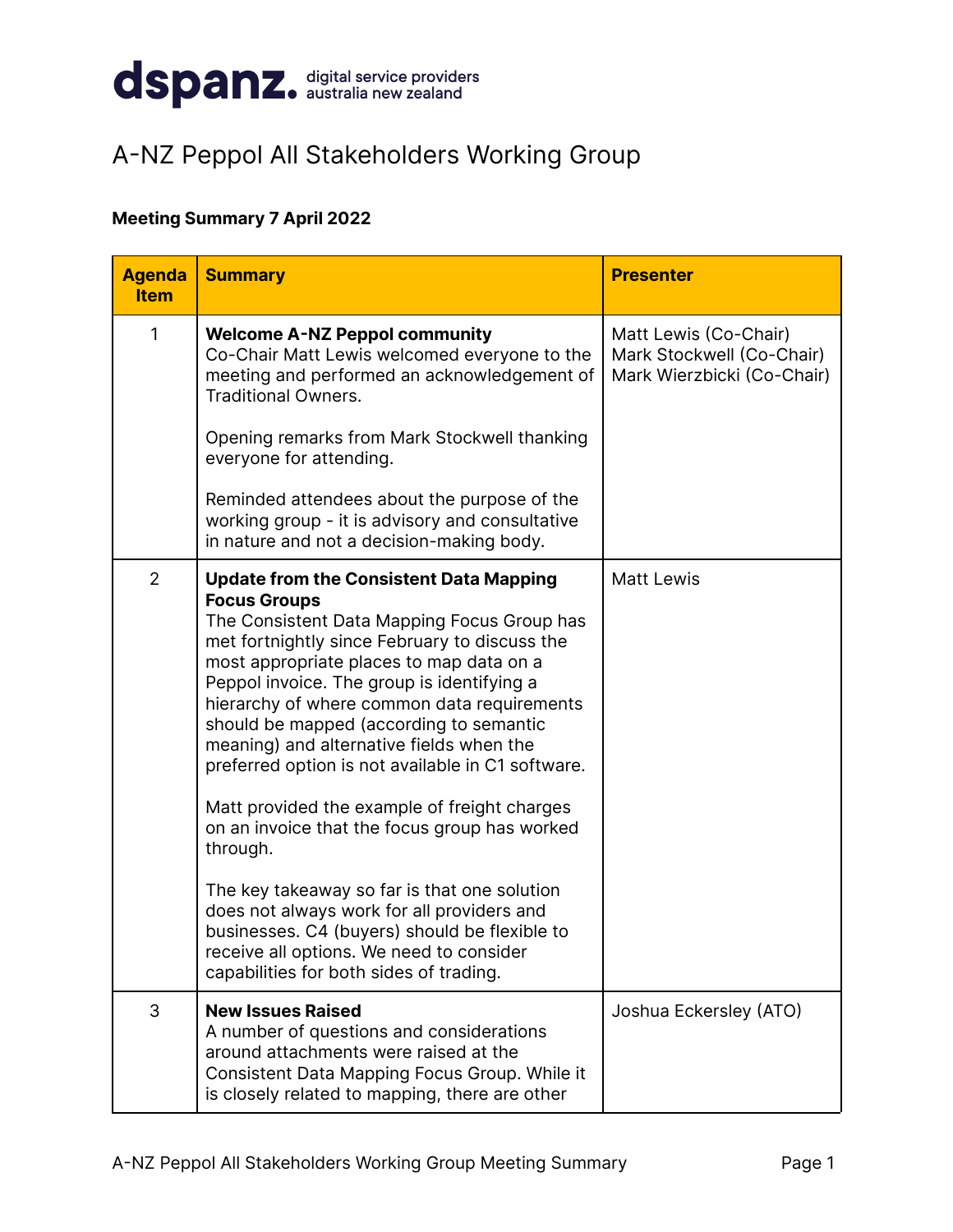## dspanz. digital service providers

|   | issues, such as file size and file name, and how<br>to differentiate the PDF version of an invoice<br>from attachments that have supporting<br>information, that demonstrate why this topic<br>needs to be covered separately.<br>DSPANZ and the Peppol Authorities will initially<br>work together to gain a better understanding of<br>the topic including how attachments are<br>currently being used and the questions that<br>have been raised so far.<br>There will be an EOI for an attachments focus<br>group that will meet on a short term basis to<br>verify the findings and recommendations from<br>DSPANZ, MBIE and the ATO. The focus group<br>will then report back to this working group at<br>the next meeting. |                        |
|---|-----------------------------------------------------------------------------------------------------------------------------------------------------------------------------------------------------------------------------------------------------------------------------------------------------------------------------------------------------------------------------------------------------------------------------------------------------------------------------------------------------------------------------------------------------------------------------------------------------------------------------------------------------------------------------------------------------------------------------------|------------------------|
|   | A number of participants expressed interest<br>during the meeting which has been noted.                                                                                                                                                                                                                                                                                                                                                                                                                                                                                                                                                                                                                                           |                        |
| 4 | <b>Planning for Other Focus Groups</b><br>Access point migration and exit will be the next<br>focus group that is kicked off. Recognised that<br>requirements cannot be imposed on all<br>providers and that there may be existing<br>OpenPeppol processes in place. This focus<br>group will concentrate on the business<br>concerns raised in various A-NZ forums.<br>The EOI for the attachments focus group and a<br>reminder for the other focus groups will be sent<br>out.<br>It was noted that Invoice Response was<br>included on the forward work plan at the<br>OpenPeppol General Assembly. It is expected<br>that OpenPeppol will start work on this later in<br>the year.                                           | Joshua Eckersley (ATO) |
| 5 | <b>Other business</b><br>Hilary Appleton (ATO) mentioned that there are<br>a number of businesses registered to receive<br>invoices but not credit notes. These are two<br>separate capabilities that are recorded on an<br>end user's SMP. Asked participants to check                                                                                                                                                                                                                                                                                                                                                                                                                                                           | All                    |